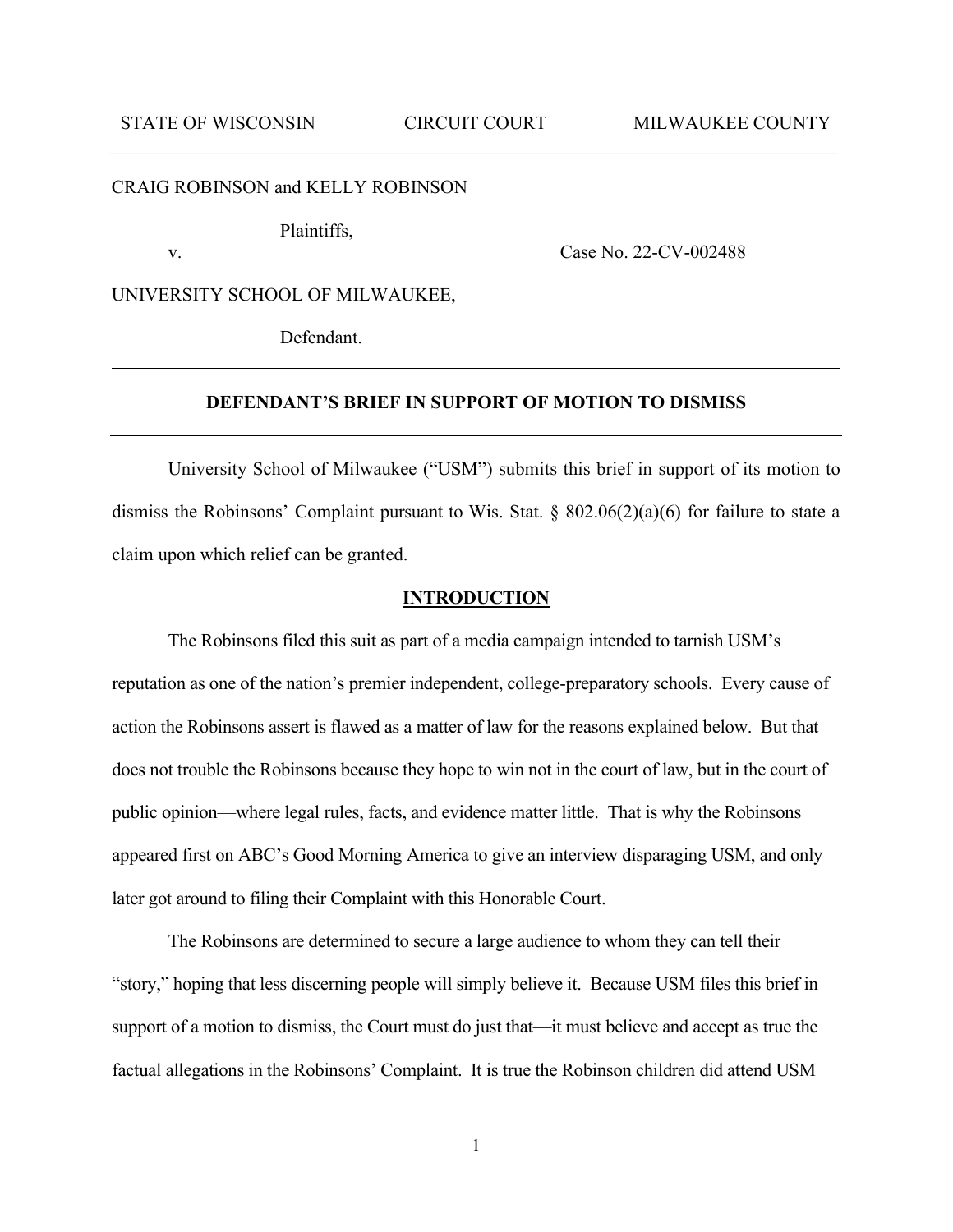for years without incident. And USM did exercise its contractual right to deny the Robinson children reenrollment for the 2021-2022 school year because USM officials determined that doing so was in the best interest of the school. Those true factual allegations doom the Robinsons' Complaint.

Other true facts are strategically omitted from the Robinson's Complaint. The Robinsons fail to mention that Mrs. Robinson began regularly attending her older son's virtual classes during the pandemic to observe and critique his teachers. The Robinsons omit that she thereafter sent an incessant series of lengthy, misguided, and often disrespectful emails and text messages asserting unfounded complaints about his teachers, all of whom were working hard to meet the unprecedented challenges of dual-modality, synchronous learning. The Robinsons fail to note that USM faculty and administrators spent hours each week working with them to address their concerns and that USM committed significant resources to help the Robinsons regain a healthy relationship with the school. The Robinsons omit that USM repeatedly advised them that their communications with the school increasingly demonstrated a lack of respect, trust, and kindness, and therefore violated the school's Common Trust and Parent School Partnership—core aspects of the school's educational philosophy. And the Robinsons fail to mention that rather than accept any responsibility for their actions, they responded by threatening to engage in the campaign that has since followed, asserting baseless claims of "racial and socioeconomic insensitivities" to garner national attention and shift to USM the blame for their eventual separation from its community.

The omission of those facts does not save the Robinson's Complaint. Indeed, the Court can ignore them all and grant this motion because the Robinsons' Complaint fails to state a claim upon which relief may be granted. The contract on which the Robinsons purport to base their breach cause of action unambiguously gives USM the right to decline to reenroll the Robinson children if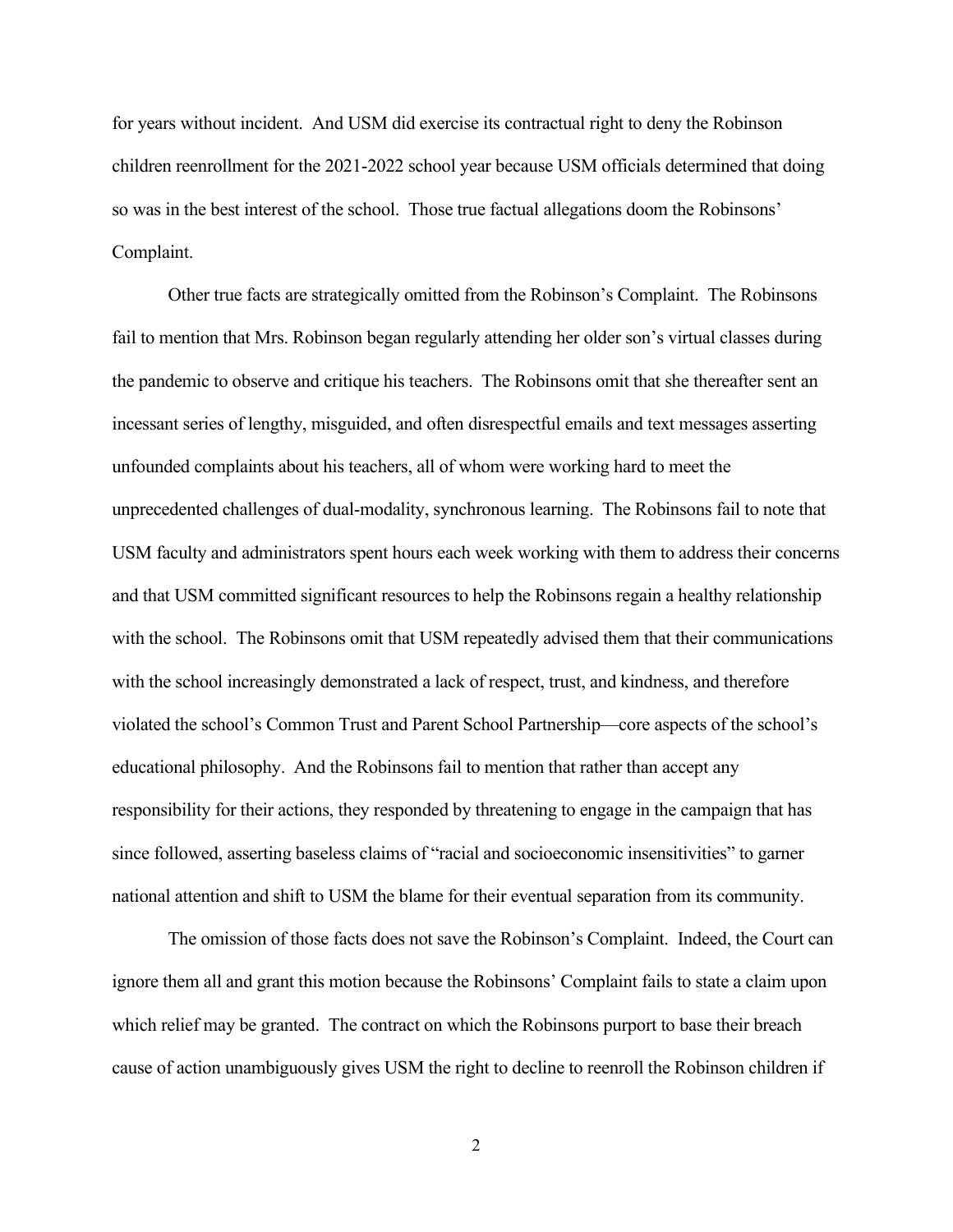USM officials determine for "any reason that enrollment is not in the best interests of the school." USM officials undisputedly made that determination. As a result, USM cannot have breached the contract or the implied covenant of good faith and fair dealing by exercising its express right not to reenroll the Robinson children. And because the Robinsons admit having entered an enforceable contract with USM, they cannot maintain their promissory estoppel cause of action. That claim is barred where, as here, there is a valid contract covering the parties' business relationship.

The Robinsons' non-contractual claims fare no better. Their claim for violation of Wis. Stat. § 100.18 accrued in 2016 and has been time-barred for several years under the applicable three-year statute of repose. There is no private right of action for violation of Wis. Stat. § 100.20. And "arbitrary and capricious termination" is not a valid cause of action in Wisconsin, particularly not as to an independent school such as USM, which simply exercised an express right for which it bargained.

The media campaign the Robinsons commenced last month soon will run its course. So too should this lawsuit. The Court should dismiss the Complaint in its entirety, and with prejudice.

#### **STANDARD FOR MOTION TO DISMISS**

"A motion to dismiss for failure to state a claim tests the legal sufficiency of the Complaint." *Data Key Partners v. Permira Advisers LLC*, 2014 WI 86, ¶ 19. The court accepts as true all well-pleaded facts and reasonable inferences to be drawn from them. *Id.* But "legal conclusions stated in the complaint are not accepted as true, and they are insufficient to enable a complaint to withstand a motion to dismiss." *Id*.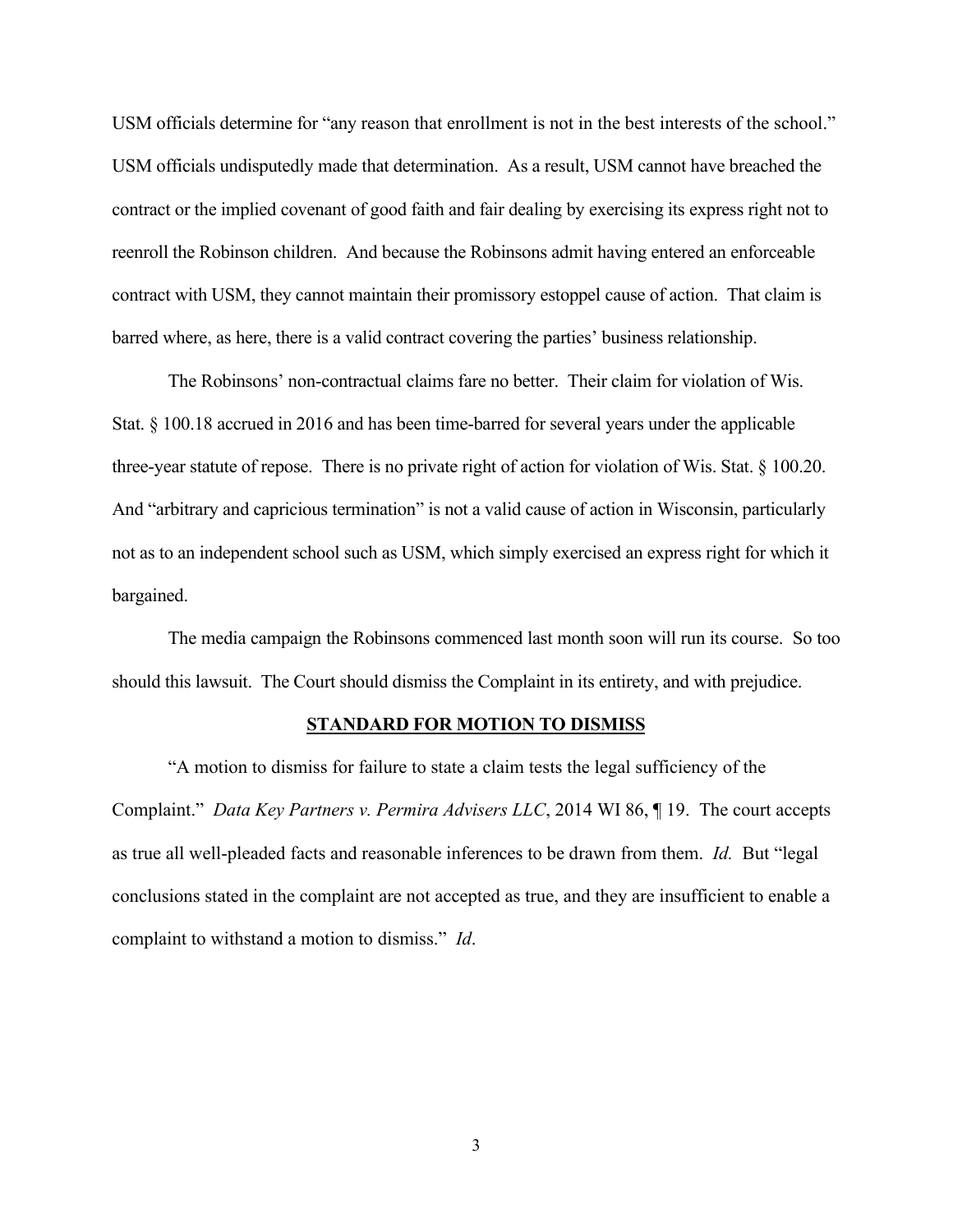#### **ARGUMENT**

# **I. COUNT ONE MUST BE DISMISSED BECAUSE PLAINTIFFS FAIL TO IDENTIFY ANY ACTIONABLE BREACH OF CONTRACT.**

As their first cause of action, the Robinsons claim USM breached the 2021-2022 enrollment contract (the "Enrollment Contract") by "terminating" the enrollment of the Robinsons children in June 2021, several months before the 2021-2022 school year began. [Dkt. #2, ¶ 3, 51; see also Dkt. #2, Ex. A]. This claim fails as a matter of law because the Enrollment Contract unambiguously allows USM to do precisely what USM did—to "deny enrollment or reenrollment or dismiss a student if University School officials determine for any reason that enrollment is not in the best interests of the school." [Dkt. #2; Ex. D, p. 3].

The Court may consider the Enrollment Contract in deciding this motion to dismiss because the Robinsons attach a copy of it to their Complaint. *See Peterson v. Volkswagen of Am., Inc.*, 2005 WI 61,  $\P$  15 (holding that an attachment to the complaint is "considered a part of the pleading"). And the construction of the Enrollment Contract is a matter of law for the Court, not a question of fact for the jury. *See Levy v. Levy*, 130 Wis. 2d 523, 528, 388 N.W.2d 170, 172 (1986).

The Court must construe the Enrollment Contract as it is written. *See id.* The terms must be given their plain or ordinary meaning. *Goldstein v. Lindner,* 2002 WI App 122, ¶ 12. The Court may not "insert what has been omitted or rewrite a contract made by the parties." *Levy*, 130 Wis. 2d at 528.Nor may the Court construe the Enrollment Contract in a way that renders meaningless any of the words the parties used to express their intention and bargain. *See Dykstra v. Arthur G. McKee & Co.*, 100 Wis. 2d 120, 127, 301 N.W.2d 201, 205 (1981).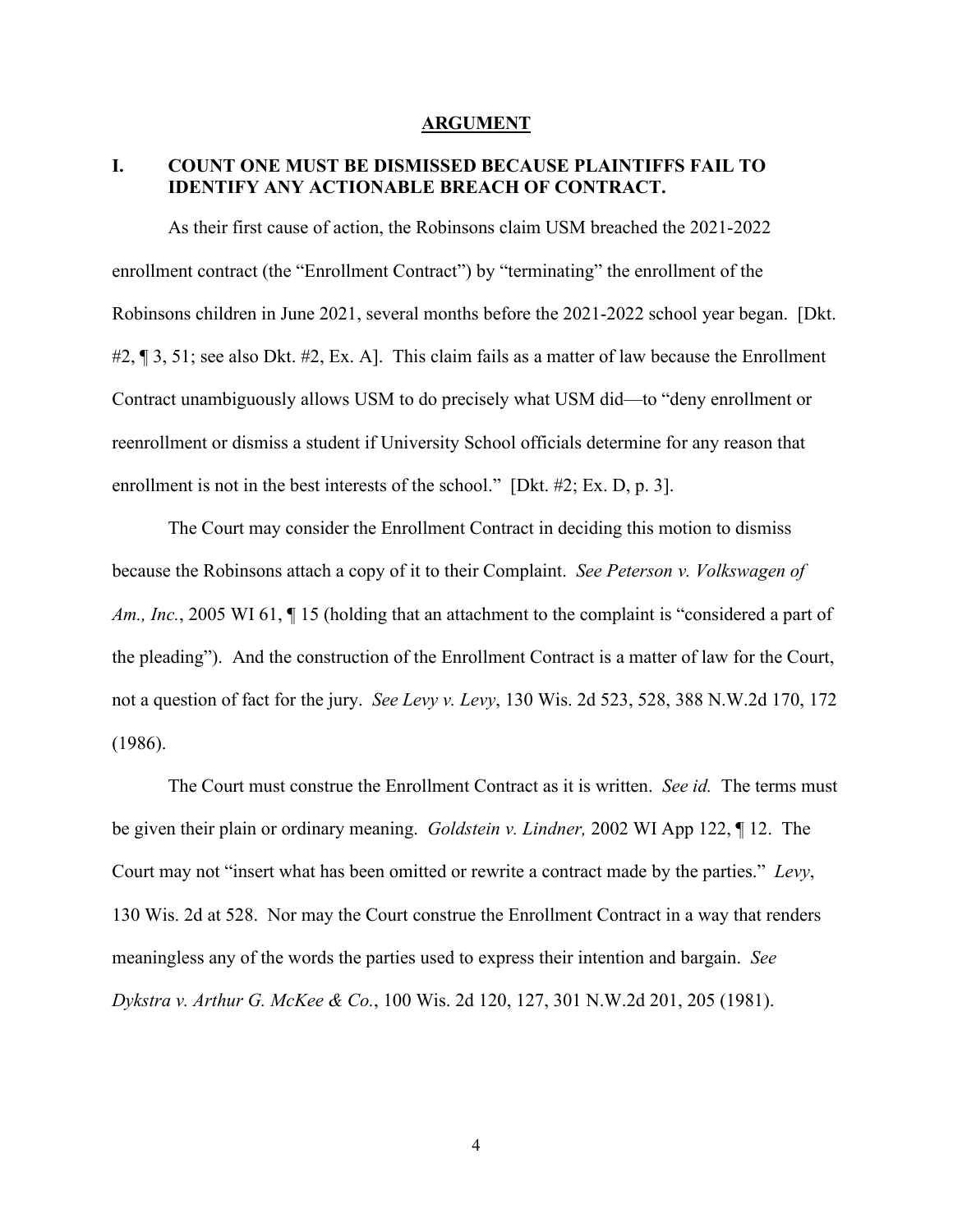The Robinsons admit that the Enrollment Contract is a valid and enforceable contract, supported by ample consideration. [Dkt.  $\#2$ ,  $\P$  49]. As to its terms, the Enrollment Contract expressly states, in relevant part:

> You agree that we have the right to discipline a student at any time during the school year for violating University School rules, regulations, policies or procedures, and to deny enrollment or reenrollment or dismiss a student if University School officials determine for any reason that enrollment is not in the best interests of the school . . . .

[Dkt. # 2; Ex. D, p. 3]. This provision is unambiguous. The Robinsons agreed that USM retained the right to deny reenrollment of their children if USM officials, in their sole discretion, determined "for any reason" that reenrollment was not in the best interest of the school. Because the Robinsons agreed to this language, they are bound by it. They cannot maintain any claim for breach of the Enrollment Contract based on USM's determination that reenrollment of their children was not in the best interest of the school. Yet that is exactly what the Robinsons attempt to do in Count One of their Complaint. [Dkt. #2, ¶ 51].

Importantly, the Robinsons do *not* allege USM officials failed to make the required determination that declining to reenroll their children was in the school's best interest. They instead dispute whether the determination USM officials made was "reasonable"—*i.e.*, whether USM officials should have reached some other conclusion. [Dkt. #2, ¶ 51 ("USM failed to fulfill and breached its obligation to make a 'reasonable' determination with regard to the termination of the enrollment contracts for the Robinson Children.")]. But the terms to which the Robinsons agreed impose no "reasonableness" limitation and in fact, confirm the opposite: USM may deny enrollment whenever its officials determine "for any reason" that enrollment is not in the best interest of the school. [Dkt. #2; Ex. D, p. 3]. The determination is not subject to secondguessing, as USM officials can rely on "any reason" at all in reaching their conclusion. [*Id.*]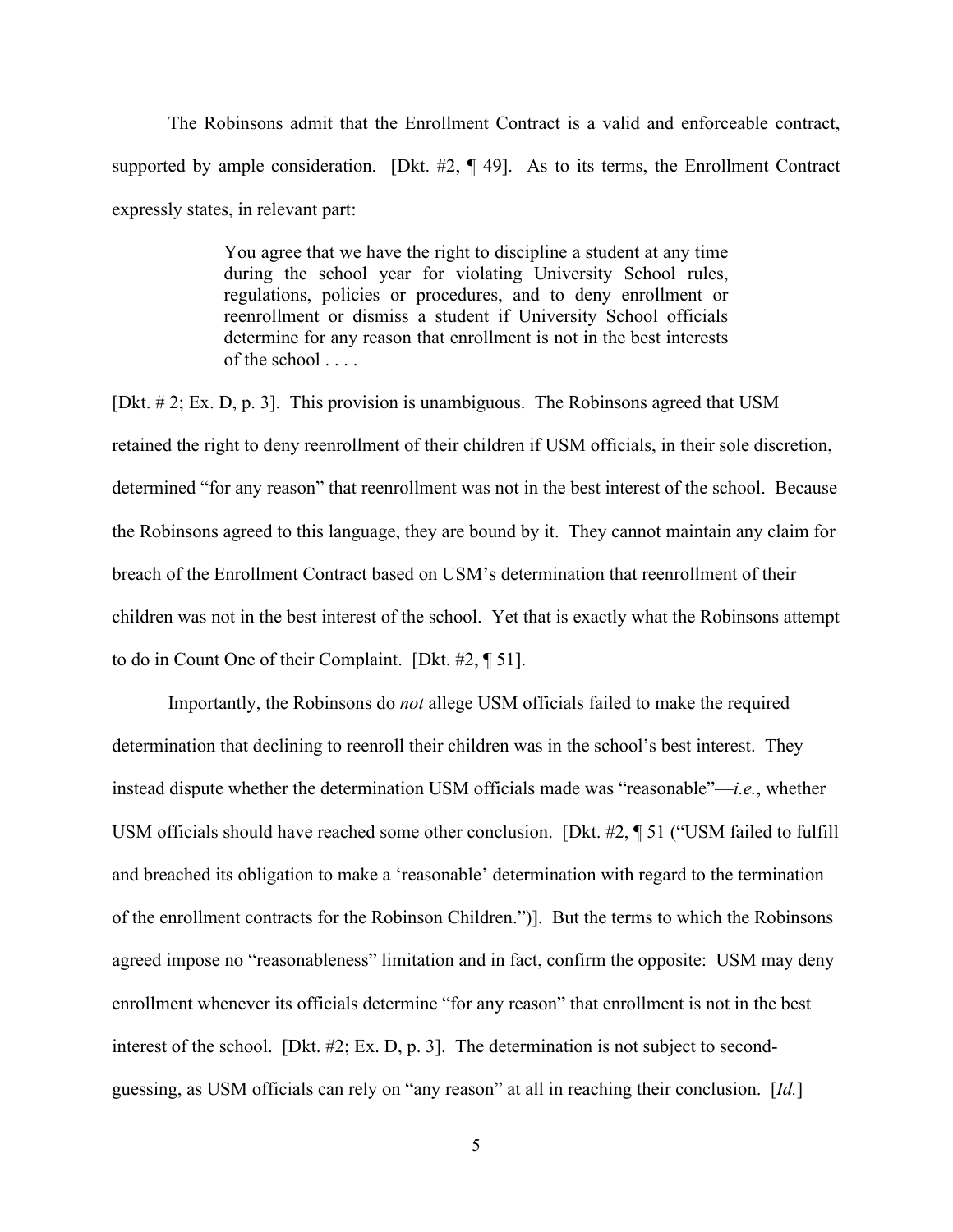The Court may not rewrite the contract to impose an omitted "reasonableness"

requirement. *Levy*, 130 Wis. 2d at 528. Nor may the Court render meaningless the unambiguous language to which the Robinsons agreed, which language authorizes USM officials to make this determination for *any* reason. *Dykstra*, 100 Wis. 2d at 127. The Court also may not substitute its judgment for that of "USM officials," the authorities that the Robinsons expressly agreed had sole discretion to make the determination. [Dkt. #2; Ex. D, p. 3]. The Robinsons did not bargain for any of these omitted terms. USM in contrast bargained for the express terms included in the contract, a binding agreement that the Robinsons freely admit is valid and enforceable. [Dkt. #2, ¶ 49]. As a result, Count One must be dismissed.

# **II. COUNT TWO MUST BE DISMISSED BECAUSE IT IS TIME-BARRED UNDER THE APPLICABLE STATUTE OF REPOSE.**

For their second cause of action, the Robinsons allege that USM violated Wisconsin's Deceptive Trade Practices Act, Wis. Stat. § 100.18. [Dkt. # 2, p. 15]. This claim is time-barred and must be dismissed.

Section 100.18 prohibits "intentionally inducing the public to purchase merchandise either directly or indirectly, by an announcement, statement, or representation containing any assertion, representation or statement of fact which is untrue, deceptive or misleading." *Staudt v. Artifex Ltd.*, 16 F. Supp. 2d 1023, 1031 (E.D. Wis. 1998) (emphasis added) (internal quotations omitted). By its express terms, the statute applies only to statements made to "the public." Wis. Stat. § 100.18. And as a matter of law, statements made by one party to another after they have entered a contract are not statements made "to the public." *Kailin v. Armstrong*, 2002 WI App 70, ¶ 44 (finding "no indication in the language of § 100.18(1) that the legislature intended to address untrue, deceptive, or misleading assertions, representations, or statements of fact made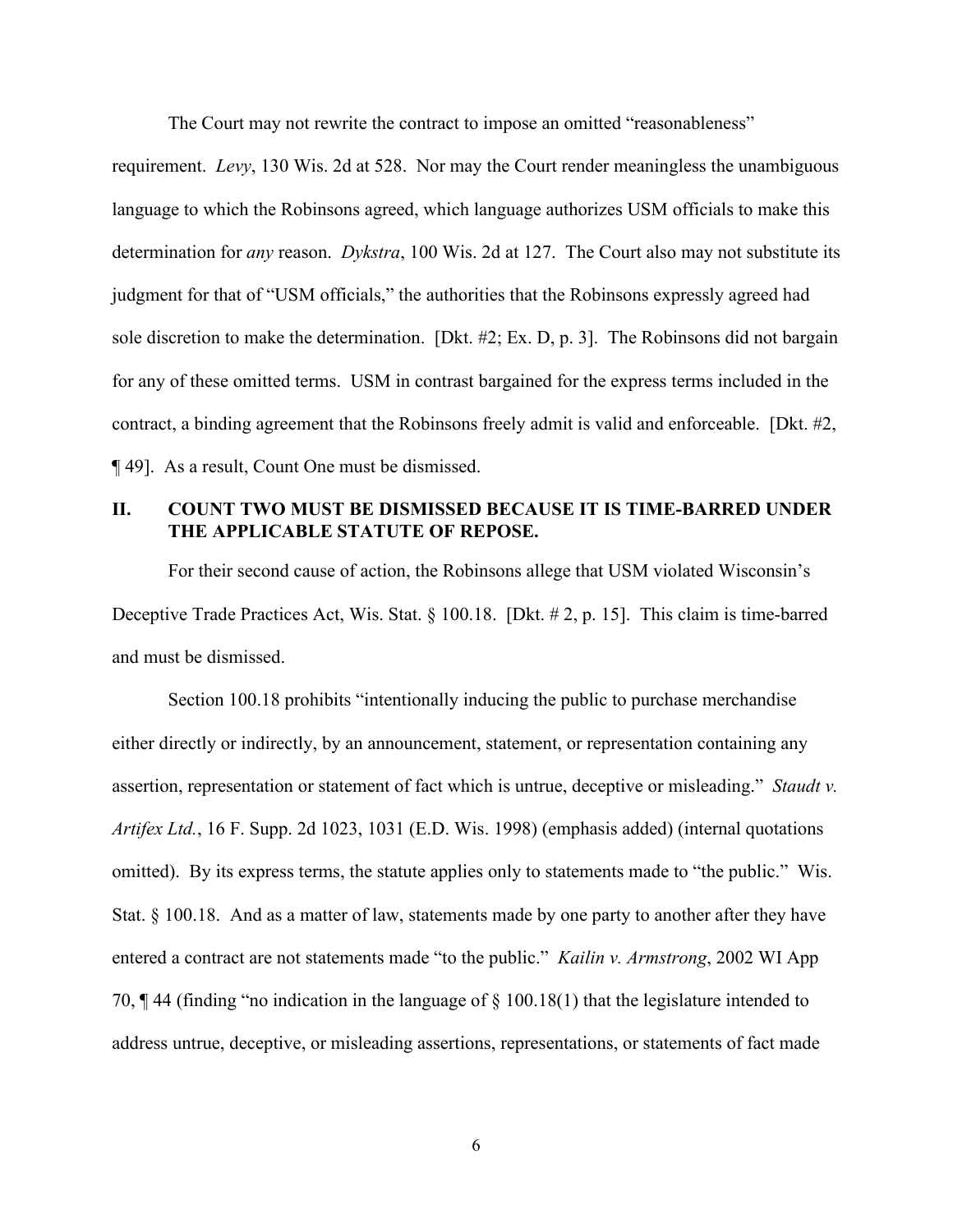by one party to another after they have entered into a contract"). Such statements therefore are not actionable under § 100.18. *Id.*

The Robinsons admit having first enrolled their children at USM in August 2016 and having continuously done so since that date. [Dkt. #2, ¶ 23]. They therefore ceased being members of "the public" as far as  $\S$  100.18 is concerned more than five years ago. So the only statements on which they can base any § 100.18 claim must have occurred in 2016 or earlier.

This is fatal to their claim. A claim for violation of § 100.18 is subject to a three-year statute of repose. *See* Wis. Stat. § 100.18(11)(b)(3) ("No action may be commenced under this section more than 3 years after the occurrence of the unlawful act or practice which is the subject of this action."); *Kain v. Bluemound East Indus. Park, Inc.*, 2001 WI App 230, ¶¶ 14-18 (concluding that  $\S$  100.18(11)(b)(3) is a statute of repose, not a statute of limitation). Unlike a statute of limitation, a statute of repose "begins to run when a defendant acts in some way," and "may 'bar an action before the injury is discovered or before the injury even occurs.'" *Hocking v. City of Dodgeville*, 2010 WI 59, ¶ 19 (quoting *Kohn v. Darlington Cmty. Schs.*, 2005 WI 99, ¶ 38). As a statute of repose, § 100.18(11)(b)(3) is *not* subject to a discovery rule, as a matter of law. *Id.* ("In a statute of repose, the legislature has already determined when the claim 'accrues'—at the time of the *defendant's* action." (emphasis added)).

Whatever claim the Robinsons might have had for statements made while they remained members of "the public" in and before 2016 expired in 2019, nearly three years *before* the Robinsons filed suit. No dispute as to the facts can change this outcome. Count Two must be dismissed.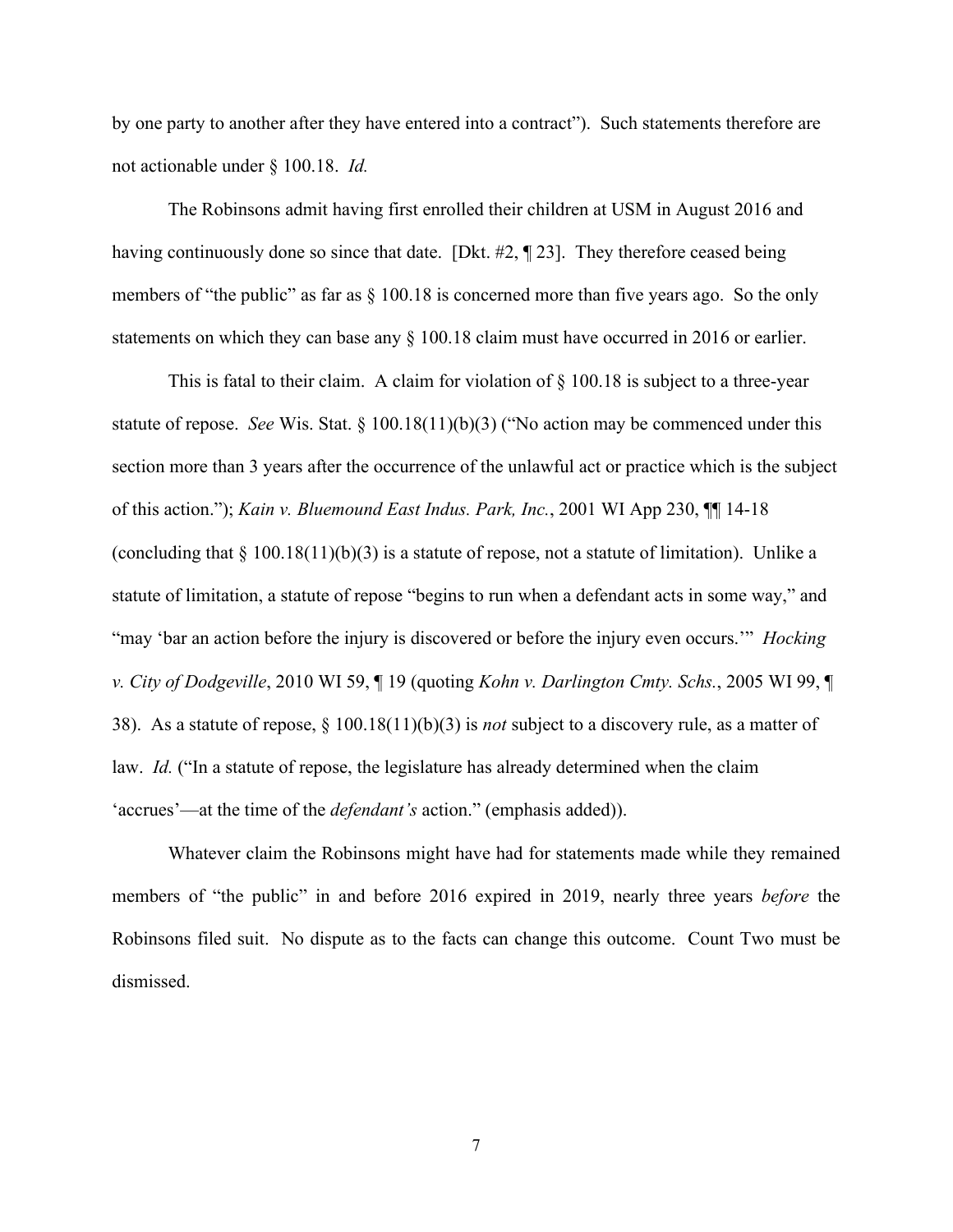### **III. COUNT THREE MUST BE DISMISSED BECAUSE NO PRIVATE RIGHT OF ACTION EXISTS UNDER WIS. STAT. § 100.20(1T).**

Count Three of the Robinsons' Complaint alleges a violation of Wisconsin's Unfair Trade Practices Act, Wis. Stat. § 100.20(1t). But no private cause of action exists under this statute. *Emergency One, Inc. v. Waterous Co., Inc.*, 23 F. Supp. 2d 959 (E.D. Wis. 1998). Only the Department of Agriculture, Trade, and Consumer Protection (the "Department") has authority to investigate and enjoin conduct under  $\S$  100.20(6). And it must do so through a procedure involving a public hearing, which has not occurred. *See* Wis. Stat. § 100.20(3). A private litigant such as the Robinsons may only sue for a violation of an order issued by the Department following such public hearing. *See* Wis. Stat. § 100.20(5).

The Robinsons fail to allege or even reference any Department order prohibiting any trade practice by USM (and no such order exists). The Robinsons fail to allege USM has violated such an order (and no such violation exists). As such, the Robinsons have failed to state a claim and Count Three must be dismissed.

## **IV. COUNT FOUR MUST BE DISMISSED BECAUSE THE ENROLLMENT CONTRACT COMPLETELY BARS PROMISSORY ESTOPPEL.**

As their fourth cause of action, the Robinsons assert promissory estoppel. They contend they relied on the promise of enrollment memorialized in the Enrollment Contract to their detriment. [Dkt. #2, ¶73]. This quasi-contract claim is just as fatally flawed as each of the Robinsons' contract claims, and for a related reason.

A contract that addresses the business relationship between the parties serves as an "absolute bar" to a claim for promissory estoppel. *Teff v. Unity Health Plans Ins. Corp.*, 2003 WI App 115,  $\P$  53. Stated differently, "a claim for promissory estoppel only arises when there is no contract." *Scott v. Savers Prop. & Cas. Ins. Co*., 2003 WI 60, ¶ 53.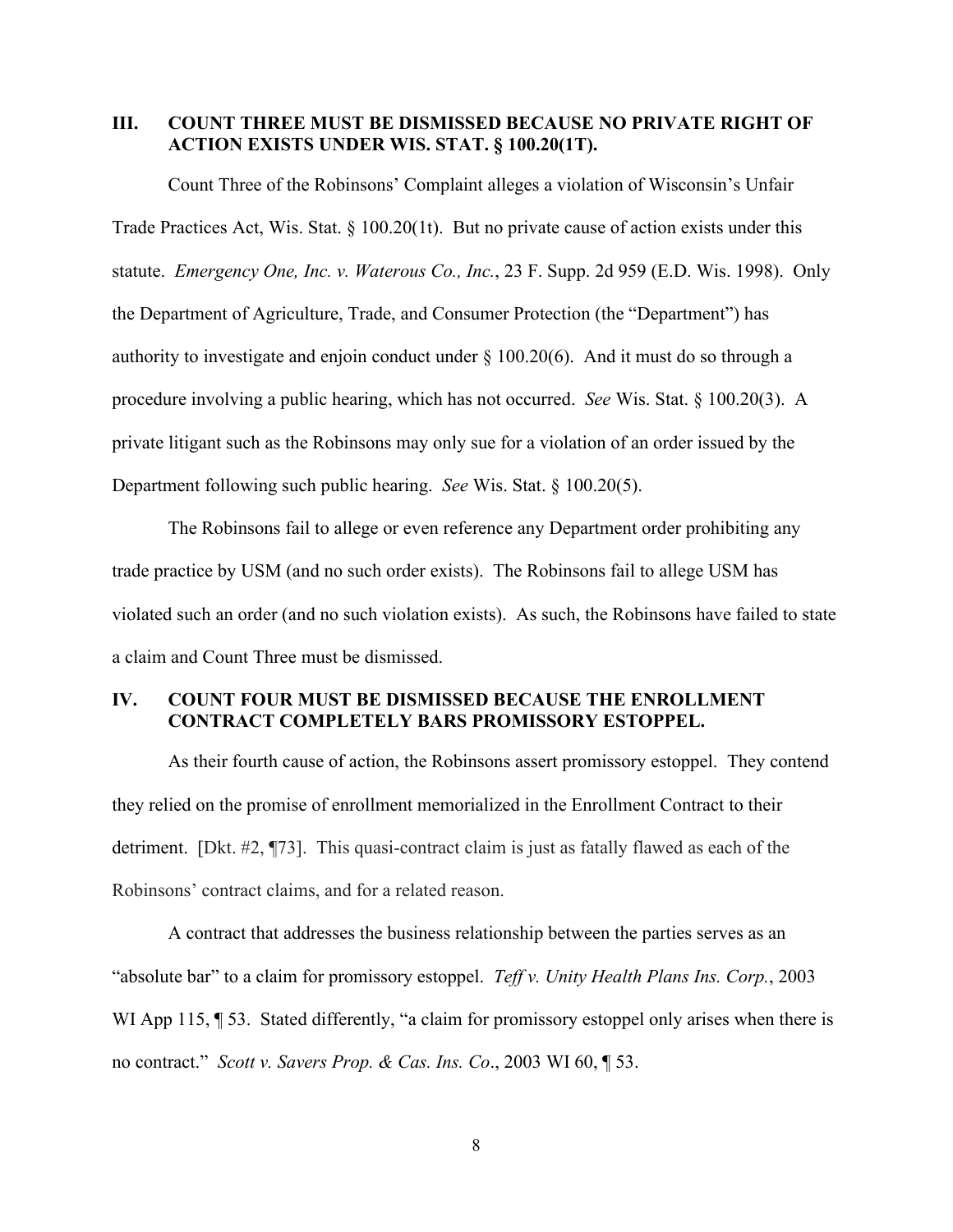Here, the Enrollment Contract addresses the relationship between USM and the

Robinsons. The Robinsons do not allege that the Enrollment Contract omits any essential

elements. Nor can they, as they expressly allege the contract itself is the basis for their

promissory estoppel claim. [Dkt. #2, ¶73]. The contract is the promise on which their claim is

premised. [*Id.*]

It follows that Count Four should be dismissed. *Teff*, 2003 WI App 115, ¶ 53; *Scott*, 2003 WI 60, ¶ 53; *Goff v. Massachusetts Protective Ass'n, Inc.,* 46 Wis.2d 712, 717 (1970) (holding that existence of contract "is a complete defense to the cause of action based on promissory estoppel"); *Townsend v. Neenah Joint School Dist.*, No. 2015AP2240, 2016 WL 4097785 (Ct. App. 2016) ("[T]he fatal flaw to Plaintiffs' promissory estoppel claim is that a claim for promissory estoppel arises only when there is no contract.").

# **V. COUNT FIVE MUST BE DISMISSED BECAUSE THE ENROLLMENT CONTRACT GIVES USM THE RIGHT TO DECLINE TO REENROLL THE ROBINSON CHILDREN "FOR ANY REASON."**

In Count Five of their Complaint, the Robinsons allege USM breached its duty of good faith and fair dealing by declining to reenroll the Robinson children for the 2021-2022 school year. [Dkt. #2, ¶¶ 80-81]. This claim too fails as a matter of law.

It is well-established a party may not "employ the good faith and fair dealing covenant to undo express terms of an agreement." *Beidel v. Sideline Software, Inc.*, 2013 WI 56, ¶ 29. Nor may a party "violate the duty of good faith and fair dealing by taking an act that is specifically authorized by the parties' agreement." *Aug. Res. Funding, Inc. v. Procorp, LLC*, 482 F. Supp. 3d 808, 814 (W.D. Wis. 2020) (citing *Super Valu Stores, Inc. v. D-Mart Food Stores, Inc.*, 146 Wis. 2d 568, 431 N.W.2d 721, 726 (Ct. App. 1988) ("But where, as here, a contracting party complains of acts of the other party which are specifically authorized in their agreement, we do not see how there can be any breach of the covenant of good faith.").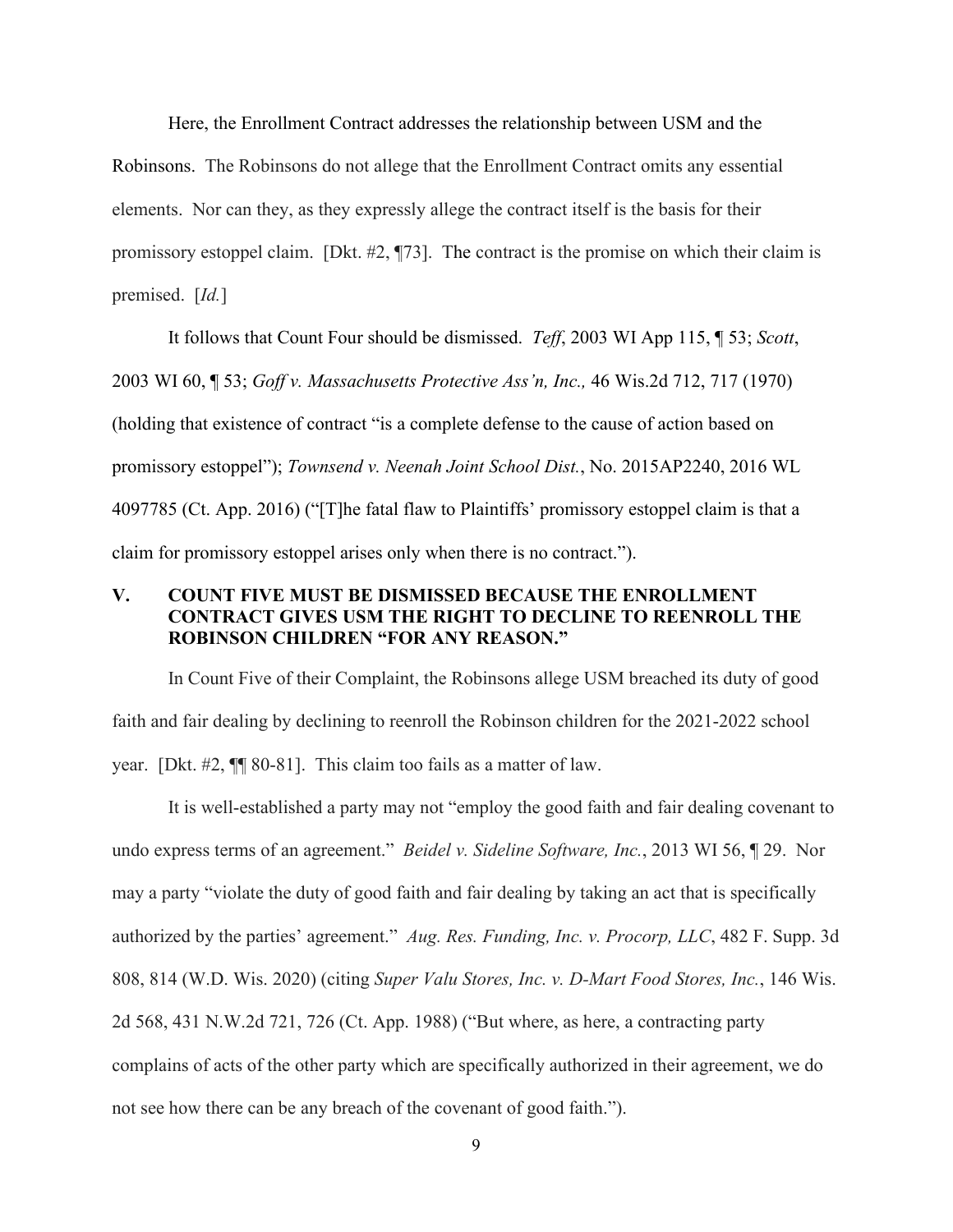Count Five ignores these rules entirely. The Robinsons allege USM breached its duty of good faith and fair dealing by "declining to enroll the Robinson Children without cause, warning, or notice." [Dkt. #2, ¶ 80]. They further complain that USM breached the implied covenant by "terminating" the enrollment of the Robinsons' children purportedly because the Robinsons raised concerns about USM's supposed "inequitable treatment of its students of color and underrepresented students." [Dkt. #2, ¶ 81]. Even if these allegations were true (they are not), the Robinsons fail to state a claim because the Enrollment Contract to which the Robinsons admit having agreed expressly gives USM the right to decline to reenroll their children if USM officials determine "for any reason" that doing so is in the best interest of the school. [Dkt. #2; Ex. D, p. 3].

Again, the Robinsons do not allege USM officials failed to make the required determination. They instead allege USM officials made the determination "in bad faith." [Dkt. #2, ¶ 82]. The contract, however, expressly authorizes USM officials to make the determination "for any reason," even one with which the Robinsons (or the Court) might disagree. And the Robinsons cannot use the covenant of good faith and fair dealing to undo and override USM's express contractual right. *Beidel*, 2013 WI 56, ¶ 29. Count Five should be dismissed.

### **VI. COUNT SIX MUST BE DISMISSED BECAUSE "ARBITRATRY AND CAPRICIOUS TERMINATION" IS NOT A VALID CAUSE OF ACTION.**

For their sixth cause of action, the Robinsons allege "arbitrary and capricious termination." No such cause of action exists under Wisconsin law. And the Robinsons identify no law or statute establishing the contrary. They instead cite a single case decided nearly 100 years ago as purported support for their claim, *Frank v. Marquette*, 209 Wis. 372 (1932).

*Frank* involved a former medical student who was expelled from graduate school for disciplinary reasons. The student attempted to obtain specific performance compelling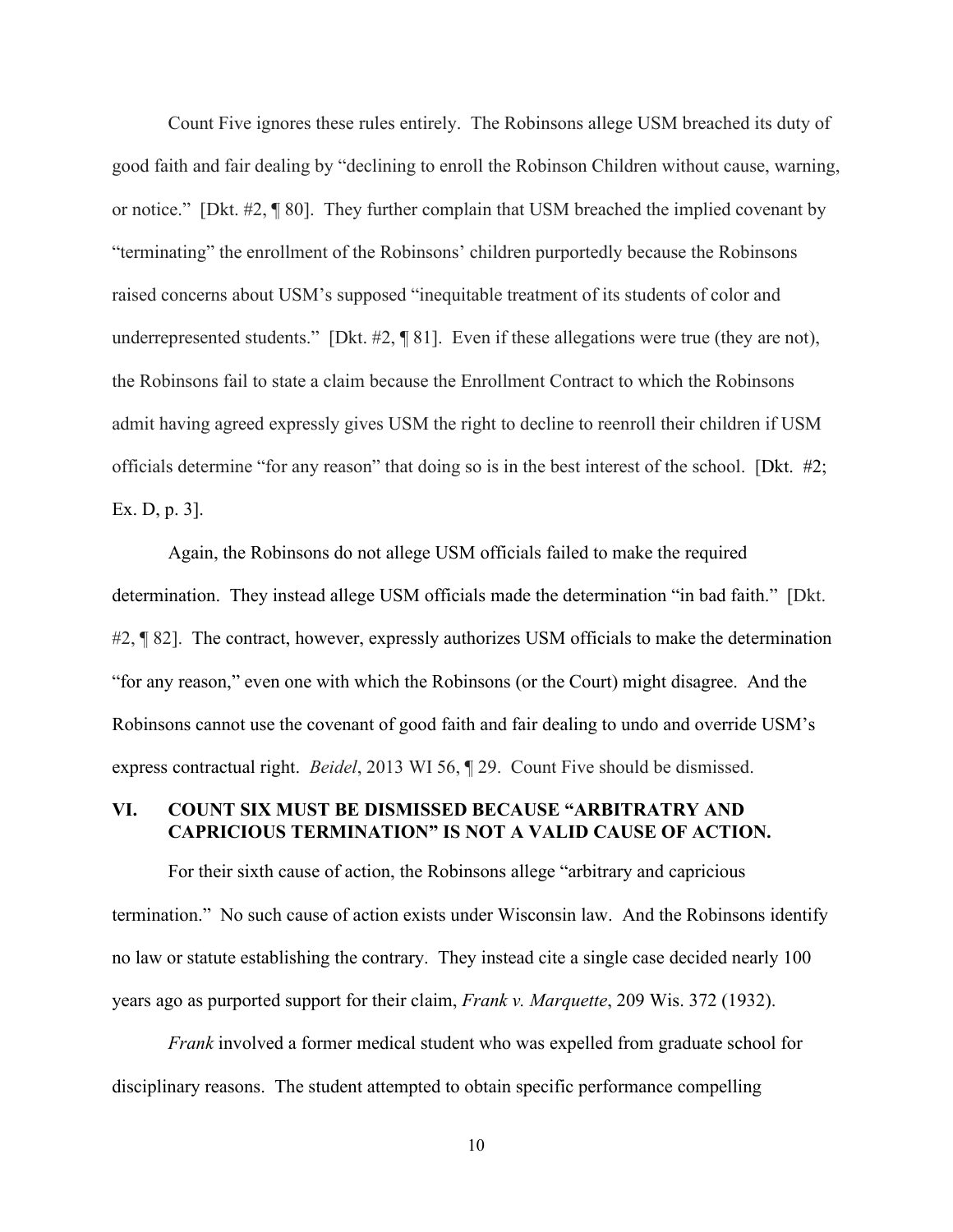Marquette University to confer on him the degree of Doctor of Medicine. *Id.* The decision on which the Robinsons appear to rely addressed a discovery dispute, not the merits of the student's claim. *Id.* Specifically, the Wisconsin Supreme Court affirmed a trial court decision denying the student discovery as to disciplinary measures concerning ten of his classmates. *Id.* Only in passing did the Court note that it appeared "well settled that a university, college, or school may not arbitrarily or capriciously dismiss a student or deny to him the right to continue his course of study therein." *Id.* But the Court went on to confirm "[a] broad discretion is given to schools, colleges, and universities in such matters." *Id.*

If any portion of the *Frank* decision somehow applies here it is the statement regarding the discretion given to schools when it comes to dismissals. *Id*. Here, such discretion not only is given as a matter of law, but it is an express term of the contract between the parties. The Robinsons agreed to give USM the right to "deny enrollment or reenrollment or dismiss a student if University School officials determine *for any reason* that enrollment is not in the best interests of the school." [Dkt. #2; Ex. D, p. 3 (emphasis added)]. Nothing in *Frank* overrides the strong policy supporting freedom of contract and USM's right to enforce the express rights for which it has bargained. Nor does any part of the *Frank* decision allow this court to ignore much more recent and repeatedly affirmed well-established principles noted above, including that the court "cannot insert what has been omitted or rewrite a contract made by the parties." *Levy*, 130 Wis. 2d at 528.

If USM and the Robinsons intended that USM could only decline to reenroll the Robinsons' children for specific reasons, they would have said so in the Enrollment Contract. They in fact agreed and said something else entirely—that USM has the right to "deny enrollment or reenrollment or dismiss a student if University School officials determine *for any*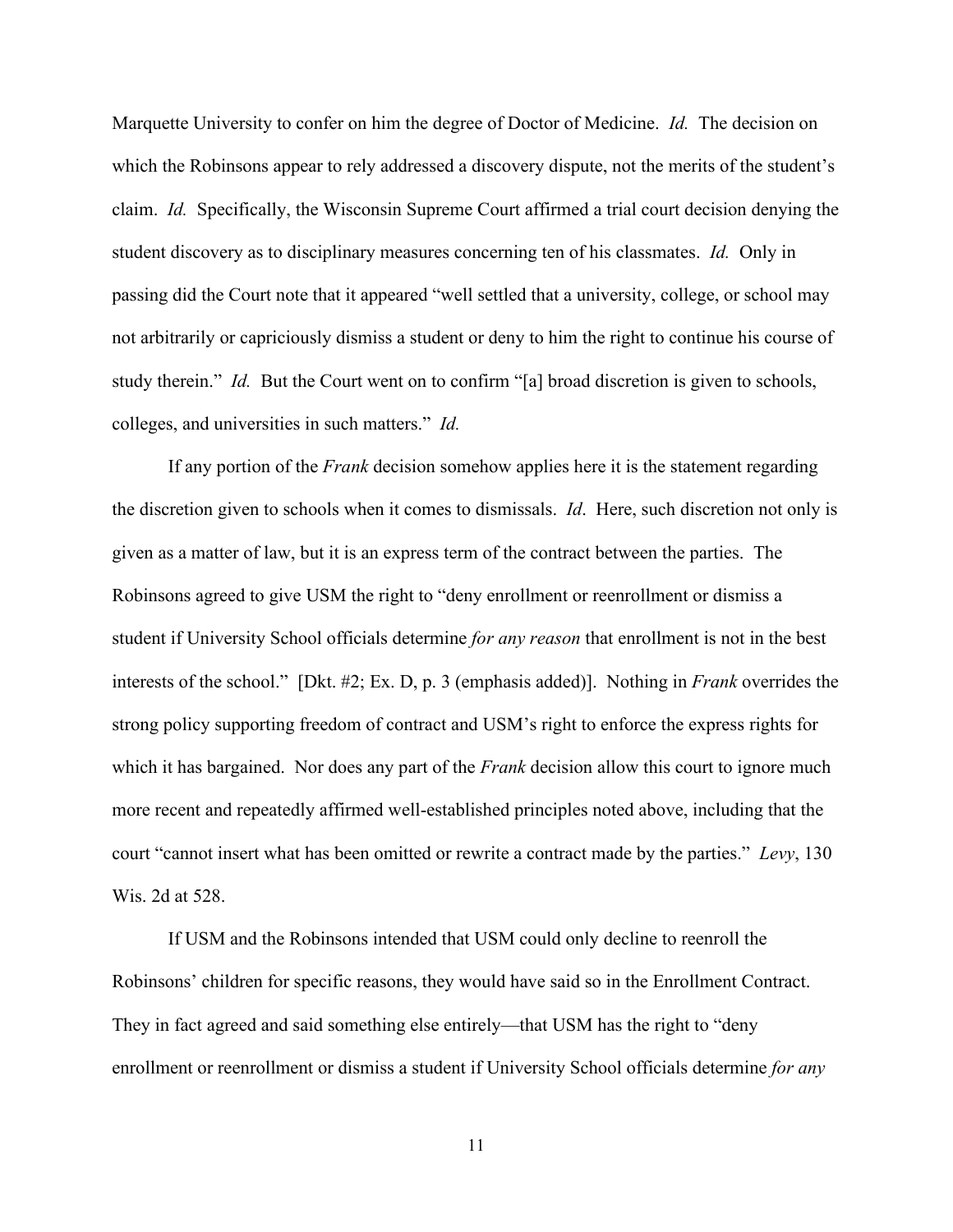*reason* that enrollment is not in the best interests of the school." [Dkt. #2; Ex. D, p. 3 (emphasis added)]. Because those are the terms to which the Robinsons agreed, no alternative or contrary standard applies. Count Six should be dismissed.

#### **CONCLUSION**

For the reasons set forth herein, USM respectfully requests the Court dismiss Plaintiffs'

Complaint in its entirety.

Dated: May 19, 2022.

Respectfully submitted,

*\_\_\_\_\_\_\_/s/ Joel S. Aziere*

Joel S. Aziere (WI Bar No. 1030823) jaziere@buelowvetter.com Jennifer Williams (WI Bar No. 1058087) jwilliams@buelowvetter.com **Buelow Vetter Buikema Olson & Vliet, LLC** 20855 Watertown Road, Suite 200 Waukesha, Wisconsin 53186 Telephone: (262) 364-0250 Facsimile: (262) 364-0270

And

Patrick J. Murphy (WI Bar No. 1070825) Patrick.Murphy@quarles.com Lindsey W. Davis (WI Bar No. 1089654) Lindsey.Davis@quarles.com **Quarles & Brady LLP** 411 East Wisconsin Ave., Suite 2400 Milwaukee, Wisconsin 53202-4428 Telephone: (414) 277-3073

*Attorneys for Defendant, University School of Milwaukee*